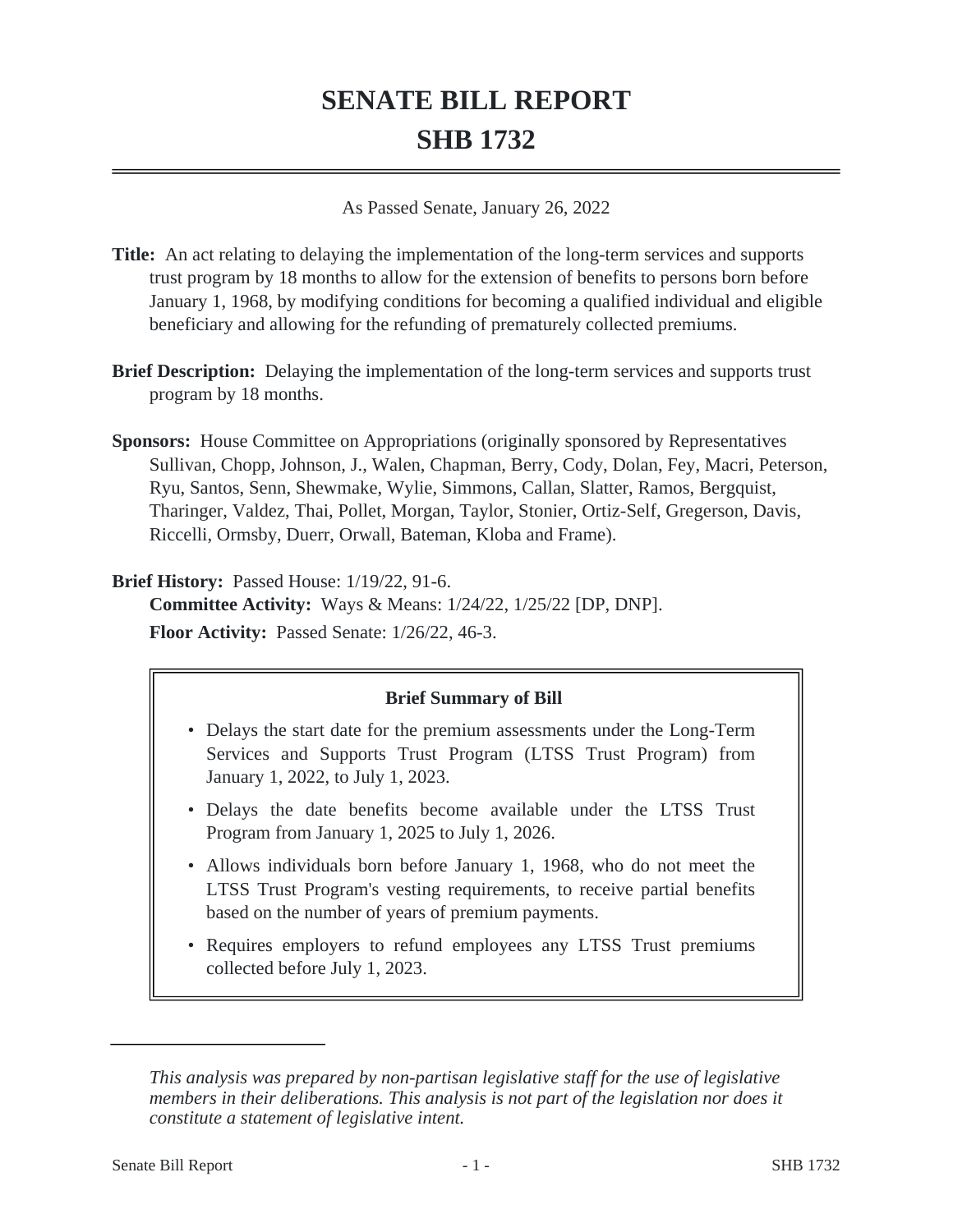## **SENATE COMMITTEE ON WAYS & MEANS**

#### **Majority Report:** Do pass.

Signed by Senators Rolfes, Chair; Frockt, Vice Chair, Capital; Robinson, Vice Chair, Operating & Revenue; Wilson, L., Ranking Member; Brown, Assistant Ranking Member, Operating; Honeyford, Ranking Minority Member, Capital; Billig, Braun, Carlyle, Conway, Dhingra, Gildon, Hasegawa, Hunt, Keiser, Mullet, Muzzall, Pedersen, Rivers, Van De Wege, Wagoner, Warnick and Wellman.

## **Minority Report:** Do not pass.

Signed by Senator Schoesler, Assistant Ranking Member, Capital.

## **Staff:** Maria Hovde (786-7474)

**Background:** In 2019, the Legislature established the Long-Term Services and Supports Trust Program (LTSS Trust Program), which provides up to \$36,500 in lifetime benefits, plus adjustments for inflation at the direction of the LTSS Trust Commission , for eligible beneficiaries to apply to the cost of their long-term care. The LTSS Trust Program is funded through a 0.58 percent premium assessment on an employee's wages. The premium assessment begins January 1, 2022, and eligible beneficiaries may begin receiving benefits on January 1, 2025. An individual who is a Washington resident, at least 18 years old, assessed as needing assistance with at least three activities of daily living, and paid into the program for either three of the last six or years or a total for ten years with no more than a five year interruption, is eligible to receive benefits.

The LTSS Trust Program is administered jointly by the Department of Social and Health Services (DSHS), the Employment Security Department (ESD), and the Health Care Authority. Oversight is provided by the Long-Term Services and Supports Trust Commission which includes legislators, agency directors, and representatives from area agencies on aging, stakeholders, and consumers of approved services. The LTSS Trust Commission's January 1, 2022, report included a recommendation to allow individuals who retire before 2032 with the option to continue paying the premiums until they are vested. The Trust Commission also considered other options for individuals who retire before 2032, including pro-rated benefits, continued premium payments until benefits are needed, optouts for persons over a certain age, and premium refunds.

**Summary of Bill:** The implementation of many of the LTSS Trust's activities are delayed. The start dates for assessing the premiums and providing the benefits under the LTSS Trust program are both delayed by 18 months. Premium assessment will begin on July 1, 2023, rather than January 1, 2022, and benefits will become available on July 1, 2026, rather than January 1, 2025. Self-employed individuals must elect coverage before July 1, 2026, rather than January 1, 2025. The employer outreach program that ESD and DSHS must conduct is updated to account for the delayed premium assessments. The first biennial actuarial audit and valuation of the LTSS Trust Program is due July 1, 2025, rather than January 1, 2024.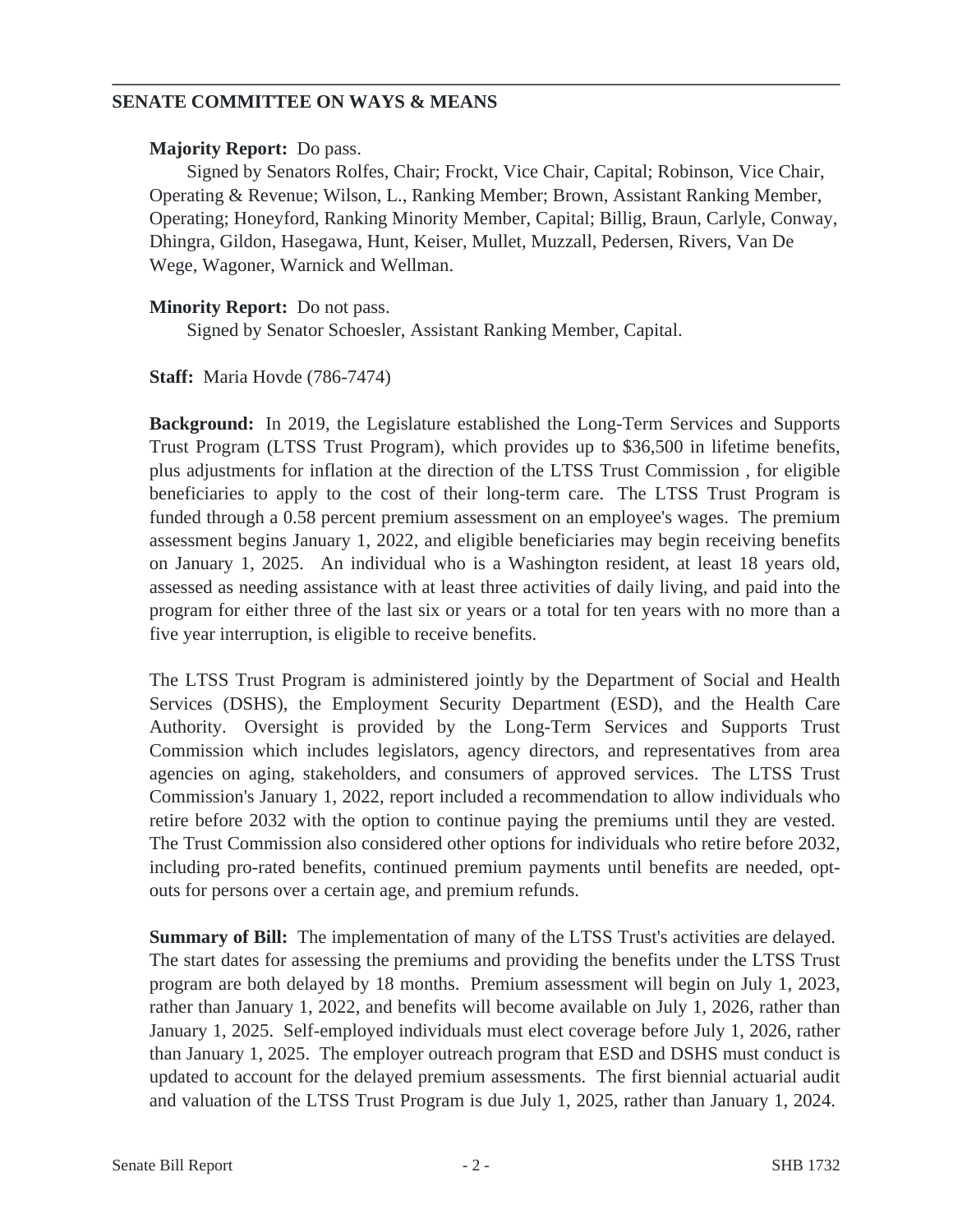The reporting requirement for the LTSS Trust Commission to recommend a methodology for calculating future administrative expenses is delayed from November 15, 2025, to November 15, 2027. The requirement for the LTSS Trust Commission to begin reporting on certain aspects of program participation is delayed from December 1, 2026, to December 1, 2028.

The employer must refund the employee any premiums collected before July 1, 2023. The refund must be provided within 120 days of the premium collection. If the employer remitted the premiums to ESD, ESD must refund the employer who is then required to refund the premiums to the employee.

Individuals born before January 1, 1968, who do not meet vesting requirements may receive partial benefits. These individuals may receive 10 percent of the maximum benefit for each year they worked at least 500 hours and paid the premiums.

## **Appropriation:** None.

**Fiscal Note:** Available. New fiscal note requested on January 18, 2022.

# **Creates Committee/Commission/Task Force that includes Legislative members:** No.

**Effective Date:** The bill contains an emergency clause and takes effect immediately.

**Staff Summary of Public Testimony:** PRO: This program is greatly needed so individuals don't have to spend-down their assets and bear the costs of long-term care. With the first of its kind legislation like this there is always room for improvements. The updates are needed to continue strengthening our safety net for older adults. Seventy percent of people will need some form of long-term care and most are not prepared to cover it. It is important people who are near retirement and pay into the program receive some sort of benefit. This makes the program more racially equitable. We appreciate pausing the program to address systemic issues and hopefully stimulate the private insurance market. Many of the changes to the program have been confusing to employers. Public officials have said that the premiums are delayed but the January 1, 2022 premium assessment date is in statute. This bill makes the necessary statutory changes to effectively delay the program and helps clarify things for employers. Unpaid caregivers make sacrifices to care for loved ones. This program will support caregivers to get the pay and respect they deserve. The coverage is much more reliable than anything that can be offered on the private market. The program is projected to result in state Medicaid savings which can be targeted to ensure the state's Medicaid funding for existing long-term care services is adequate.

OTHER: Many people are resistant to the payroll tax imposed by this program. There are better ways to help the state Medicaid budget rather than making people rely on the private or public market. For many people, private long-term care insurance is more affordable